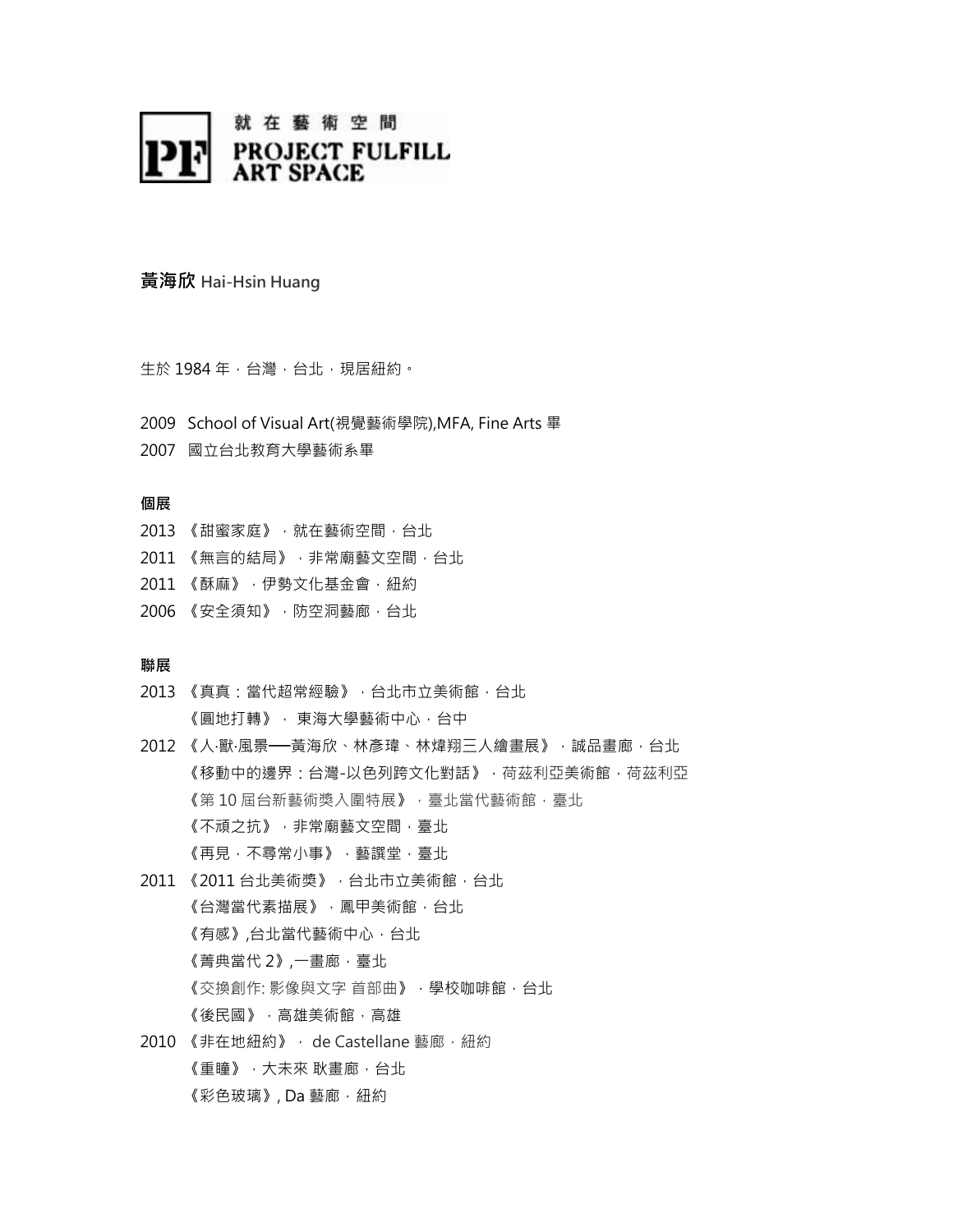《BYOA》, X Initiative, 紐約

《2010 邁阿密大學青年畫家競賽展》 Hiestand 藝廊, 牛津市

《開幕展》 ArtSite, 邁阿密

- 2009 《弱繪畫》關渡美術館, 台北 大象藝廊/台中 《威廉斯堡藝縣》威廉斯堡中國外帶餐廳,紐約布魯克林 《A New Currency》, 下曼哈頓閒置空間/視覺藝術藝廊, 紐約 《歡迎光臨真實的荒漠》,東海大學藝術中心,台中 《異托邦》,視覺藝術藝廊, 紐約
- 2008 《Amuse Art Jam》,京都文化局 · 京都 《帝國大反擊三部曲––威脅潛伏》,印象畫廊,台北 《Cold Q》, 關渡美術館, 台北
- 2006 《物件範圍》, 臥龍 27 工作室, 台北
- 2005 《伍零 3, 微狀態 X9》, 南海藝廊, 台北 《伍零3,都是聯得逞害的》,國立臺北教育大學,台北
- 2004 《春暖花開——中年男子合唱團聯展》, 國立臺北教育大學, 台北

### 獲獎/駐村

- 2013 美國佛矇特藝術中心
- 2011 台北美術獎,優選
- 2011 Art Takes Miami, 入選
- 2011 第十屆台新藝術獎,提名
- 2009 第十一屆邁阿密大學青年畫家競賽, 決選
- 2008 Amuse Art Jam, 入選
- 2006 桃園創作獎,優選
- 2005 桃園創作獎,入選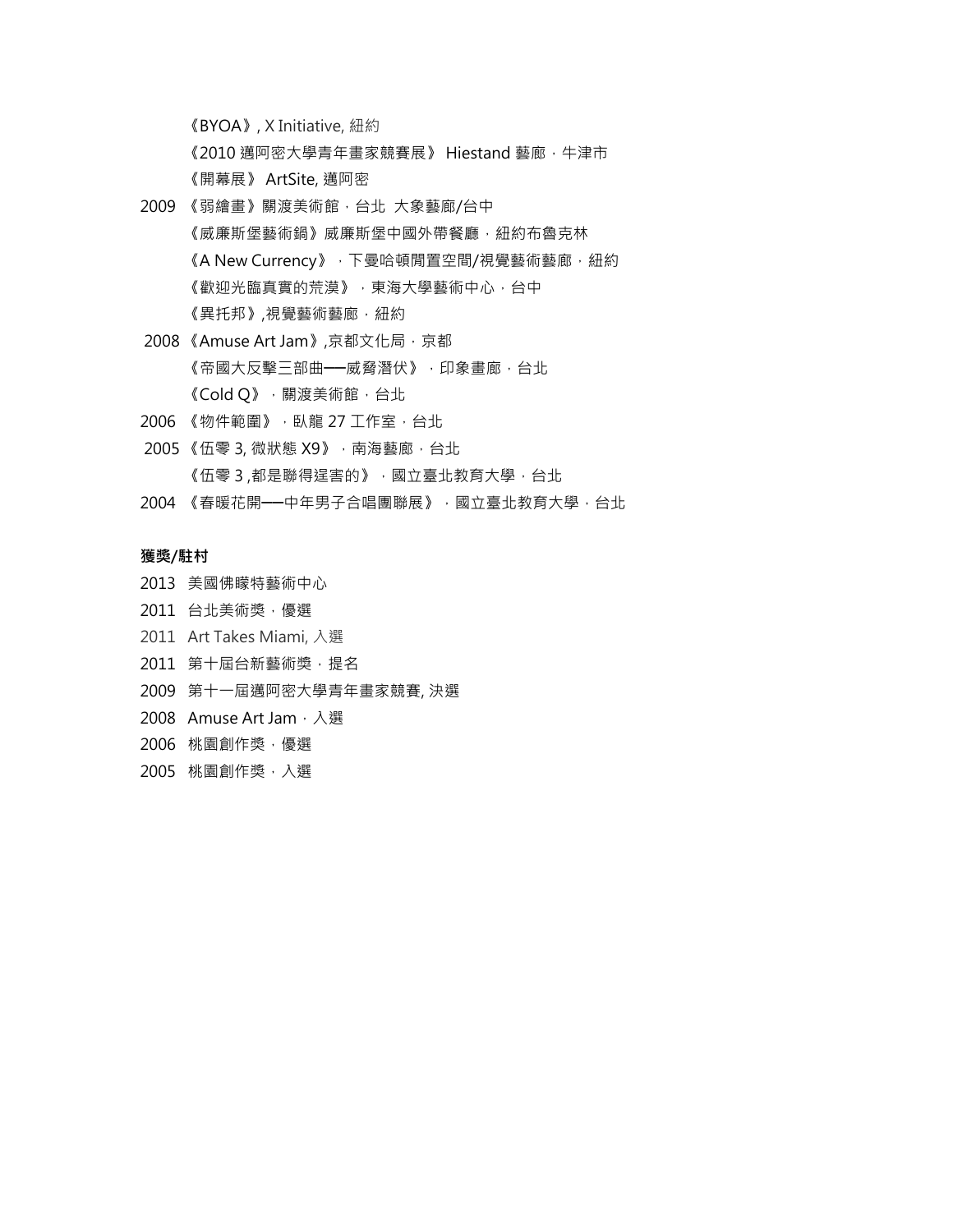

# **Hai-Hsin Huang**

Born 1984, Taipei, Taiwan. Lives and works in Brooklyn.

### **Education**

2009 MFA, Fine Arts, School of Visual Arts 2007 BA, Department of Arts, National Taipei University of Education.

### **Solo Show**

2013 <A Better Future~"Home, sweet home." >, Project Fulfill Art Space, Taipei

2011 <A Wordless Ending>, VT Art Salon, Taipei

2011 <Comfortably Numb>, ISE Cultural Foundation, New York, NY

#### **Group Show**

**2013**

**<**True Illusion, Illusory Truth—Contemporary Art Beyond Ordinary Experience **>,** Taipei Fine Arts Museum, Taipei, Taiwan

## **2012**

**<**Man, Animal, Landscape: Hai-Hsin HUANG, LIN Yen Wei, and LIN Wei-Hsiang>, Eslite Gallery, Taipei, Taiwan

<The Moving Boundary>, Herzliya Museum of Contemporary Art, Herzliya, Israel

<The 10th Taishin Arts Award Exhibition>,MOCA Taipei, Taipei, Taiwan

<Sincere Subversion>,VT Art Salon, Taipei, Taiwan

<Turning a Blind Eye>, Agora Art Space, Taipei, Taiwan

### **2011**

<2011 Taipei Arts Award>, Taipei Fine Arts Museum, Taipei, Taiwan

<After Thought>, Café Showroom, Taipei, Taiwan

<Perceiving>, Taipei Contemporary Art Center, Taipei, Taiwan

<Drawing Now: An Exhibition of Contemporary Taiwanese Drawing>, Hong-gah Museum, Taipei, Taiwan

<Contemporary Classics: A Joint Exhibition of Ten Young Artists>, A Gallery, Taipei, Taiwan

<Art Creation Exchange-Words and Images>,'Ecole cafe, Taipei, Taiwan

<The People's Republic of China---Republic Without People>, Kaohsiung Museum of Fine Arts, Taiwan